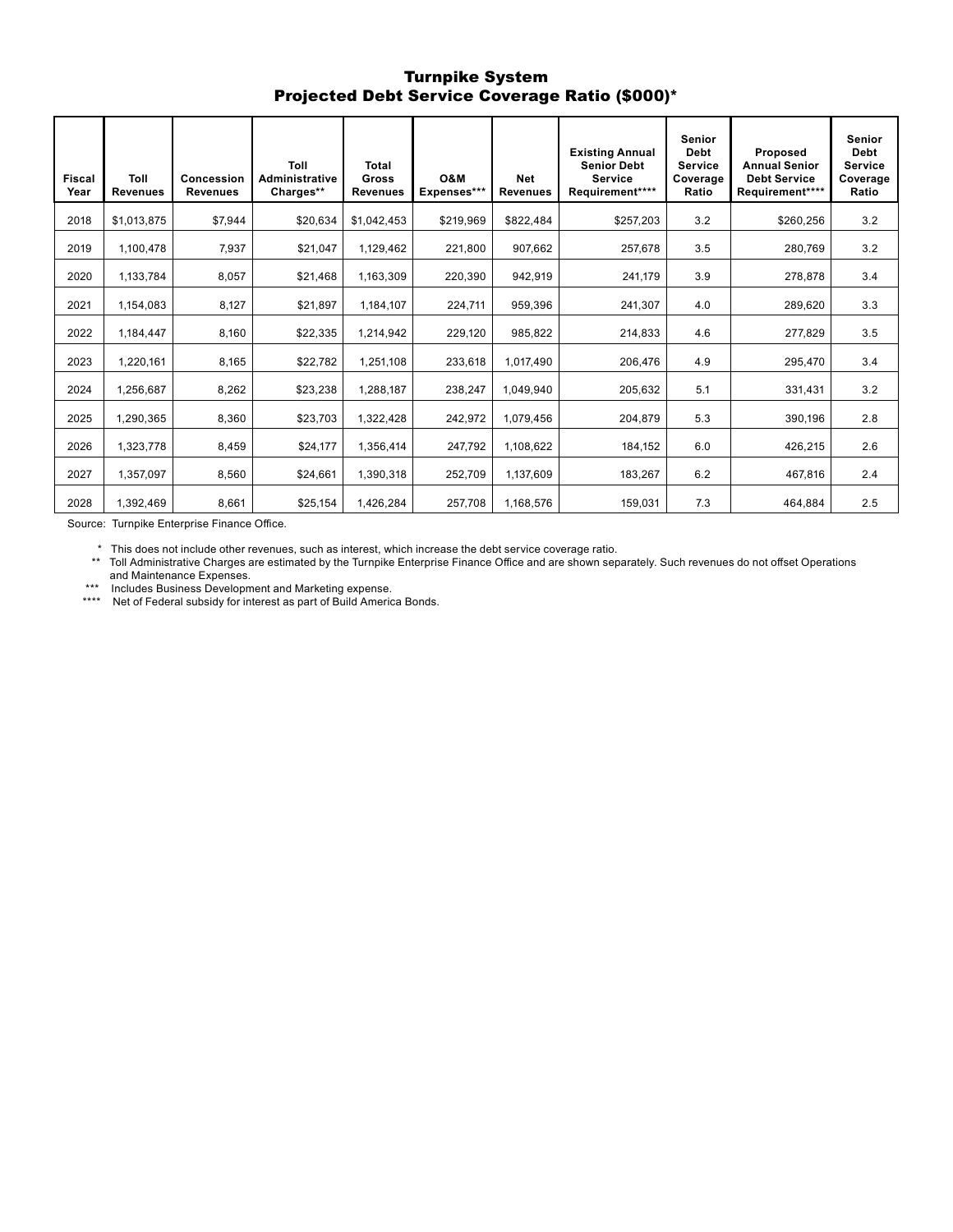# Illustrative Tolls vs. CPI

| Year | <b>Golden Glades -</b><br>Ft. Pierce Toll | <b>CPI</b> | Toll in 2016 Dollars |
|------|-------------------------------------------|------------|----------------------|
| 1957 | \$2.40                                    | 28.1       | \$20.50              |
| 1979 | 2.65                                      | 72.6       | 8.76                 |
| 1984 | 2.65                                      | 100.0      | 6.36                 |
| 1989 | 4.10                                      | 124.0      | 7.94                 |
| 1991 | 5.00                                      | 136.2      | 8.81                 |
| 1993 | 5.90                                      | 144.5      | 9.80                 |
| 1995 | 5.90                                      | 152.4      | 9.29                 |
| 2004 | 5.90 (S), 7.70 (C)                        | 188.9      | 7.50 (S), 9.78 (C)   |
| 2017 | 7.26 (S), 9.74 (C)                        | 240.0      | 7.26 (S), 9.74 (C)   |

Source: U.S. Bureau of Labor Statistics.

Note: CPI Base Year is 1984.

S: SunPass toll

C: Cash toll. TOLL-BY-PLATE toll at Golden Glades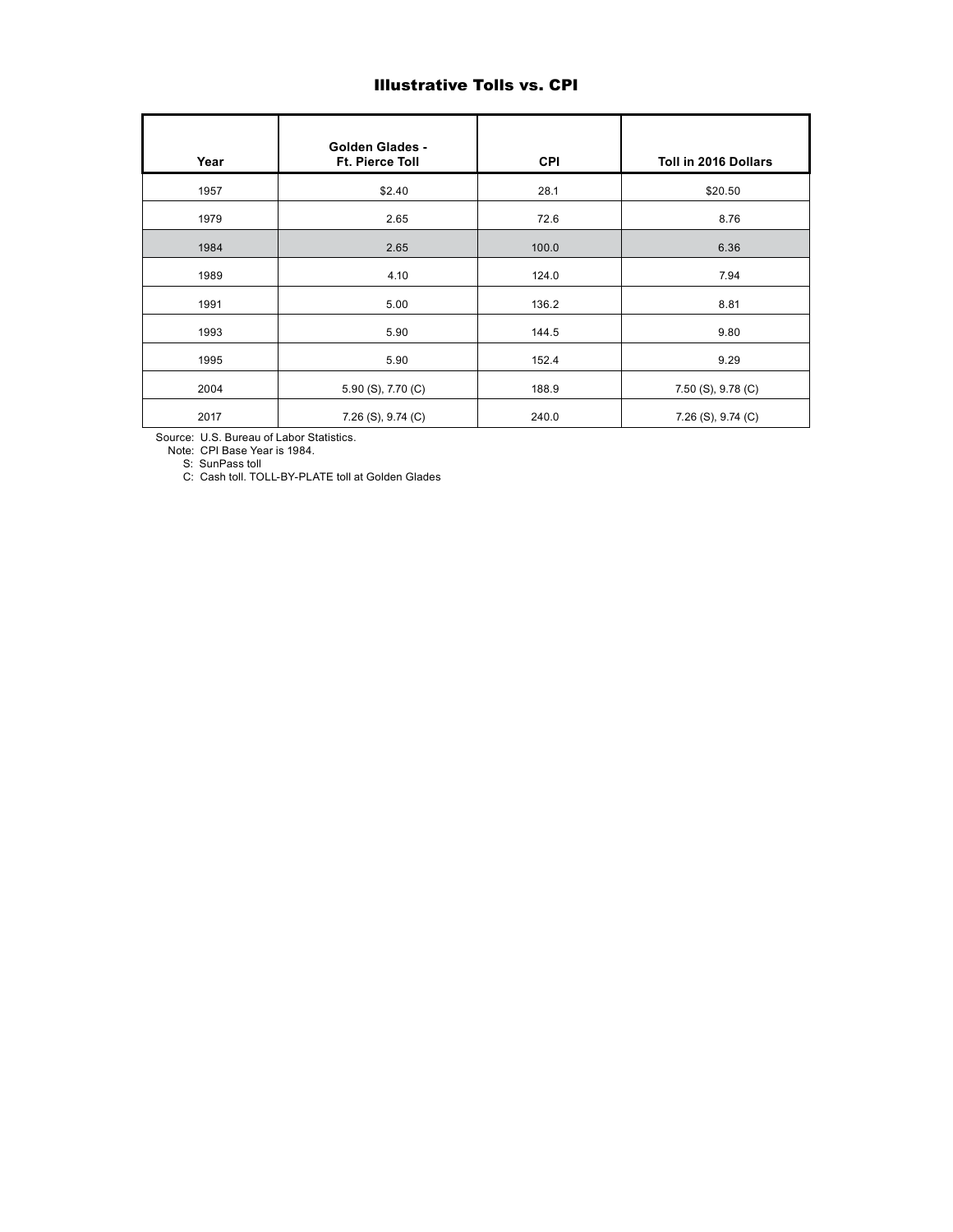# Comparison to Other National Toll Facilities Key Financial Data (\$000)

| <b>Facility</b>                             | <b>Miles</b> | Gross<br>Operating<br>Revenues* | O&M<br><b>Expenses</b> | O&M as a<br><b>Percent of Gross</b><br><b>Revenues</b> | <b>Net</b><br><b>Revenues</b> | <b>Debt</b><br><b>Service</b> | <b>Net Revenue</b><br>per Debt<br>Service* |
|---------------------------------------------|--------------|---------------------------------|------------------------|--------------------------------------------------------|-------------------------------|-------------------------------|--------------------------------------------|
| Oklahoma Turnpike                           | 606          | \$267,341                       | \$93,972               | 35%                                                    | \$173,369                     | \$94,497                      | 1.8                                        |
| New York State Thruway                      | 570          | 751,985                         | 479,331                | 64                                                     | 272,654                       | 226,354                       | 1.2                                        |
| Pennsylvania Turnpike (FY 2017)             | 552          | 1,134,396                       | 517,103                | 46                                                     | 617,293                       | 616,931                       | 1.0                                        |
| Florida's Turnpike (FY 2017)                | 483          | 1,044,530                       | 208,198                | 20                                                     | 836,332                       | 257,394                       | 3.3                                        |
| New Jersey Turnpike Authority               | 321          | 1,689,353                       | 615,469                | 36                                                     | 1,073,884                     | 773,078                       | 1.4                                        |
| Illinois State Toll Highway                 | 292          | 1,303,283                       | 393,587                | 30                                                     | 909,696                       | 387,933                       | 2.3                                        |
| Ohio Turnpike and Infrastructure Commission | 241          | 313,167                         | 120,950                | 39                                                     | 192,217                       | 96,040                        | 2.0                                        |
| Kansas Turnpike Authority                   | 236          | 114,755                         | 67,889                 | 59                                                     | 46,866                        | 21,375                        | 2.2                                        |
| New Hampshire Turnpike                      | 89           | 130,714                         | 50,546                 | 39                                                     | 80,168                        | 38,308                        | 2.1                                        |

Source: 2016 Audited Annual Financial Reports (unless a different year is stated)

 \* For comparative purposes, only operating revenues have been included in gross revenues in order to calculate net revenue per debt service. Other revenues and expenditures may be included by bond documents in determining a required debt service coverage ratio. For example, some facilities may have other pledged revenues that may increase the debt service ratio if included.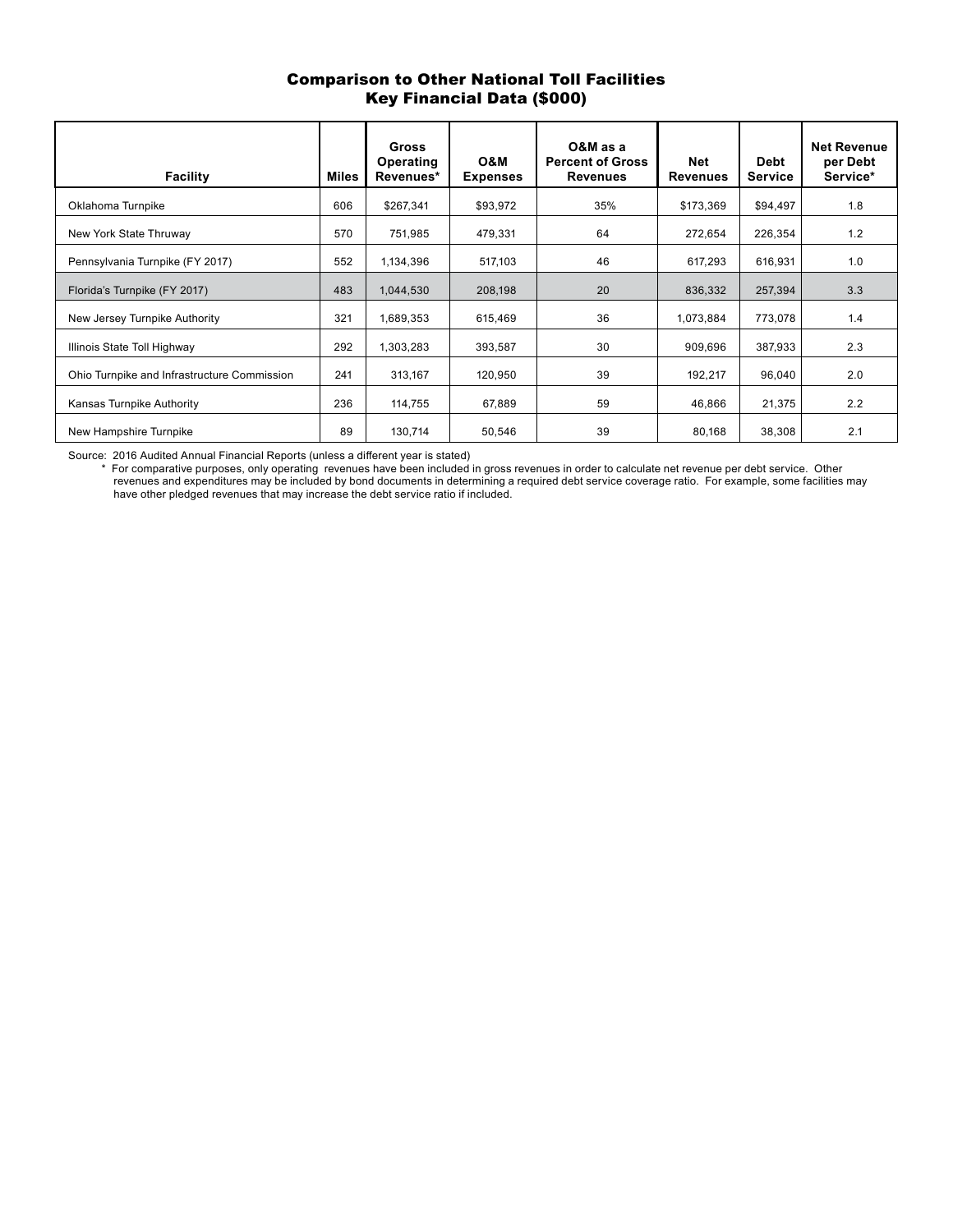# Comparison to Other National Toll Facilities Key Ratios (\$000)

| <b>Facility</b>                             | Miles | <b>Net Revenue/</b><br>Mile | <b>Debt</b><br>Outstanding | Outstanding<br>Debt/Mile | <b>Net Revenue</b><br>after Debt<br>Service/Mile | Rating<br>Category* |
|---------------------------------------------|-------|-----------------------------|----------------------------|--------------------------|--------------------------------------------------|---------------------|
| Oklahoma Turnpike                           | 606   | \$286                       | \$880,345                  | \$1,453                  | \$130                                            | Double A            |
| New York State Thruway                      | 570   | 478                         | 3,224,340                  | 5,657                    | 81                                               | Single A            |
| Pennsylvania Turnpike (FY 2017)             | 552   | 1.118                       | 12,569,002                 | 22,770                   |                                                  | Single A            |
| Florida's Turnpike (FY 2017)                | 483   | 1,732                       | 2,623,790                  | 5,432                    | 1,199                                            | Double A            |
| New Jersey Turnpike Authority               | 321   | 3,345                       | 10,626,155                 | 33,103                   | 937                                              | Single A            |
| Illinois State Toll Highway                 | 292   | 3,115                       | 5,896,700                  | 20,194                   | 1,787                                            | Double A            |
| Ohio Turnpike and Infrastructure Commission | 241   | 798                         | 1,582,237                  | 6,565                    | 399                                              | Double A            |
| Kansas Turnpike Authority                   | 236   | 199                         | 194,490                    | 824                      | 108                                              | Double A            |
| New Hampshire Turnpike                      | 89    | 901                         | 408,710                    | 4,592                    | 470                                              | Single A            |

Source: 2016 Audited Annual Financial Reports (unless a different year is stated).

\* Florida's Turnpike includes the bond ratings from Fitch, Moody's and Standard and Poor's. Other toll facilities are per Standard and Poor's.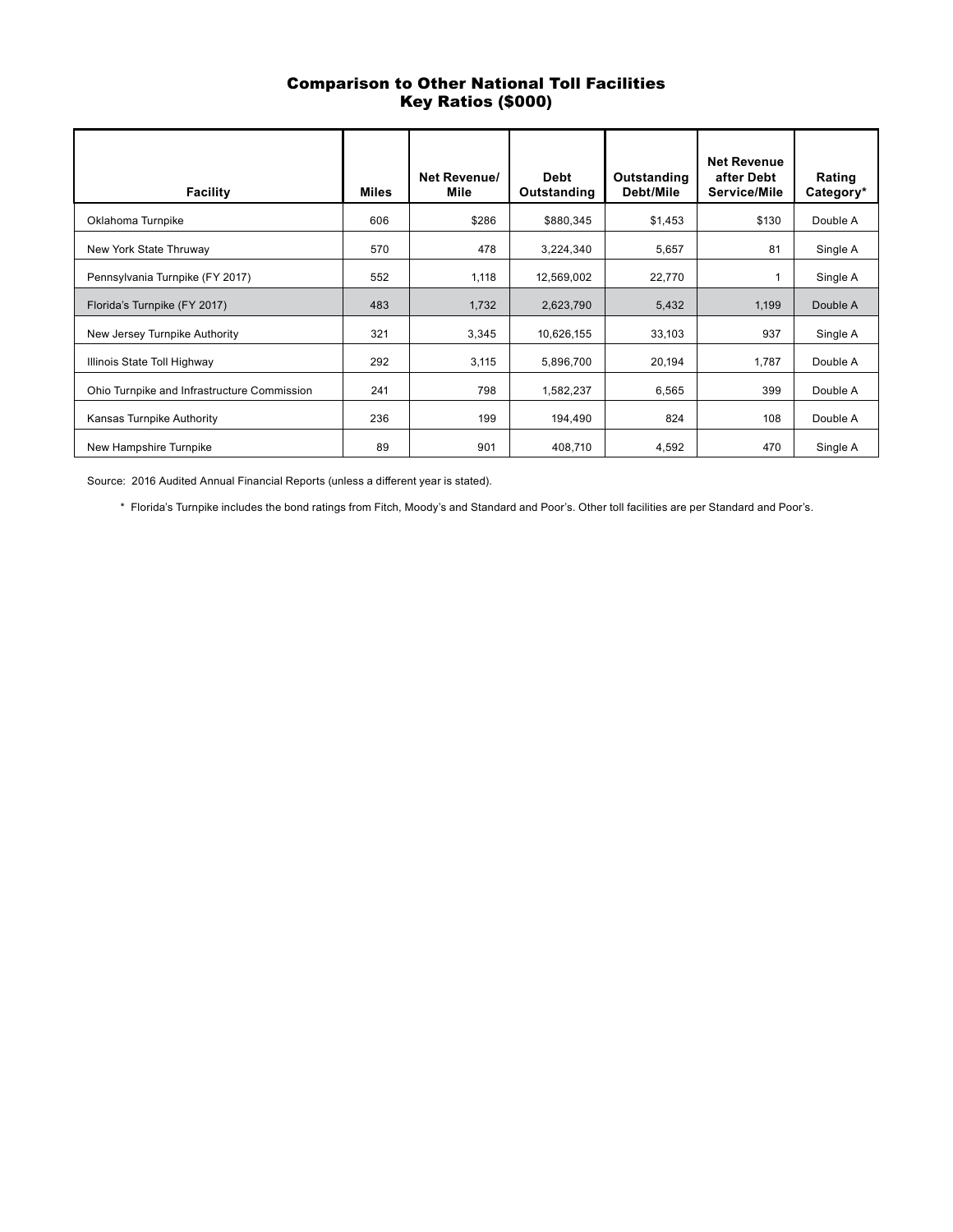### Florida's Turnpike System Historical Gross Toll Revenue (In Millions)



This graph illustrates the monthly trends in toll revenue over the entire Turnpike System for the past five years. The monthly revenue increase in FY 2017 is attributed to systemwide traffic growth. Overall, the Turnpike FY 2017 toll revenue surpassed \$1 billion, an increase of \$52 million, or over five percent compared to the preceding year.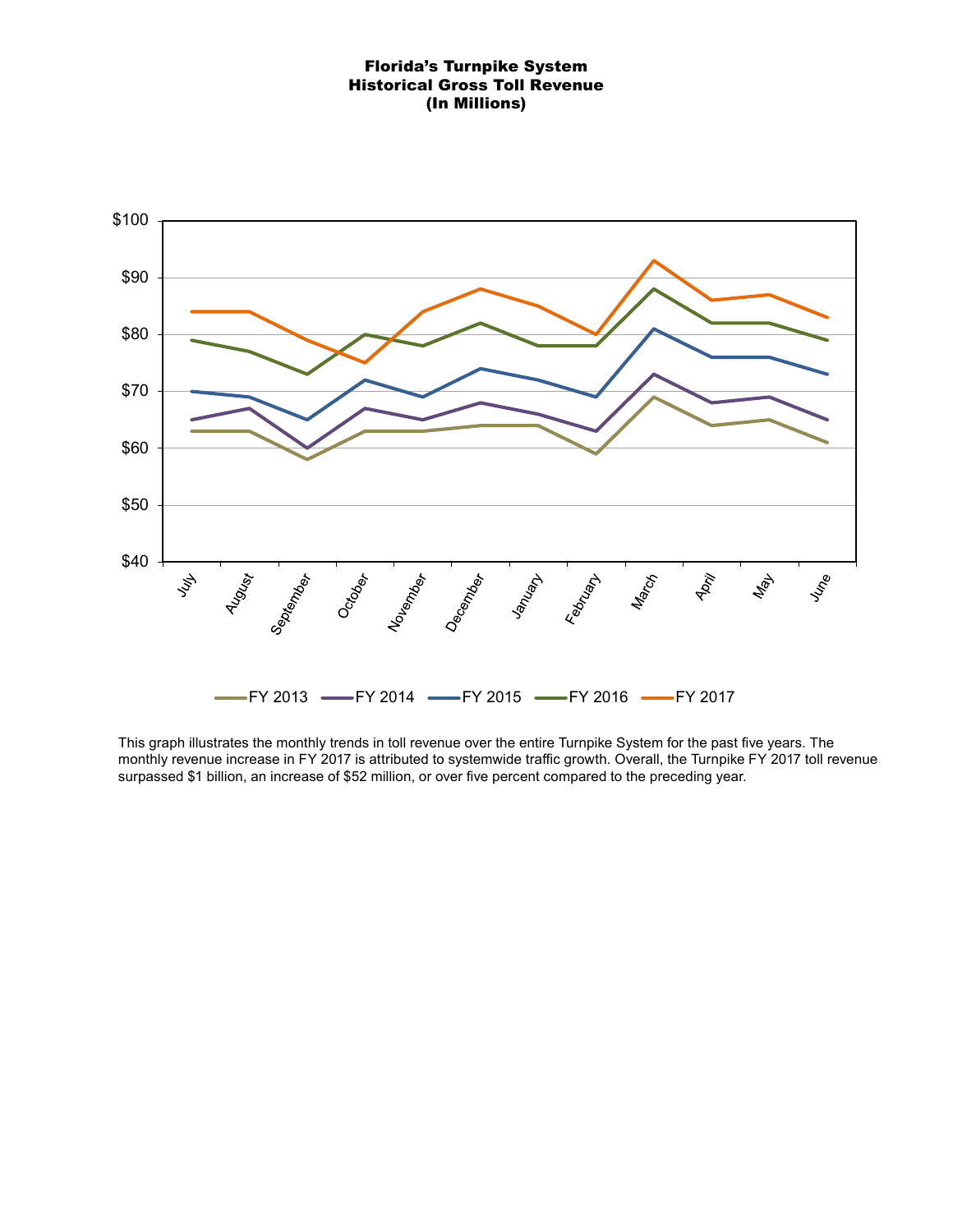### Turnpike and Interstate Traffic Compounded Annual Growth Percent 1995-2016



A comparison of the annual traffic growth rates for the Turnpike and four other Florida interstate highways from 1995 to 2016 is shown in the graph above. Traffic comparisons were made in the geographic proximity to where the interstate highway connected with the Turnpike. For this reason, I-75 was examined in three distinct regions within the state. The first region represents the tolled section of I-75 through Collier and Broward counties (Alligator Alley). The other two regions represent traffic on I-75 in the areas south and north of Tampa. Turnpike data reflect growth on the Mainline only.

As depicted in the graph, the annual compounded traffic growth was the highest on the Turnpike at five percent, while the growth on I-95 and I-4 was limited to approximately 1 percent. The second highest growth of approximately four percent was reported on the Alligator Alley and south of Tampa.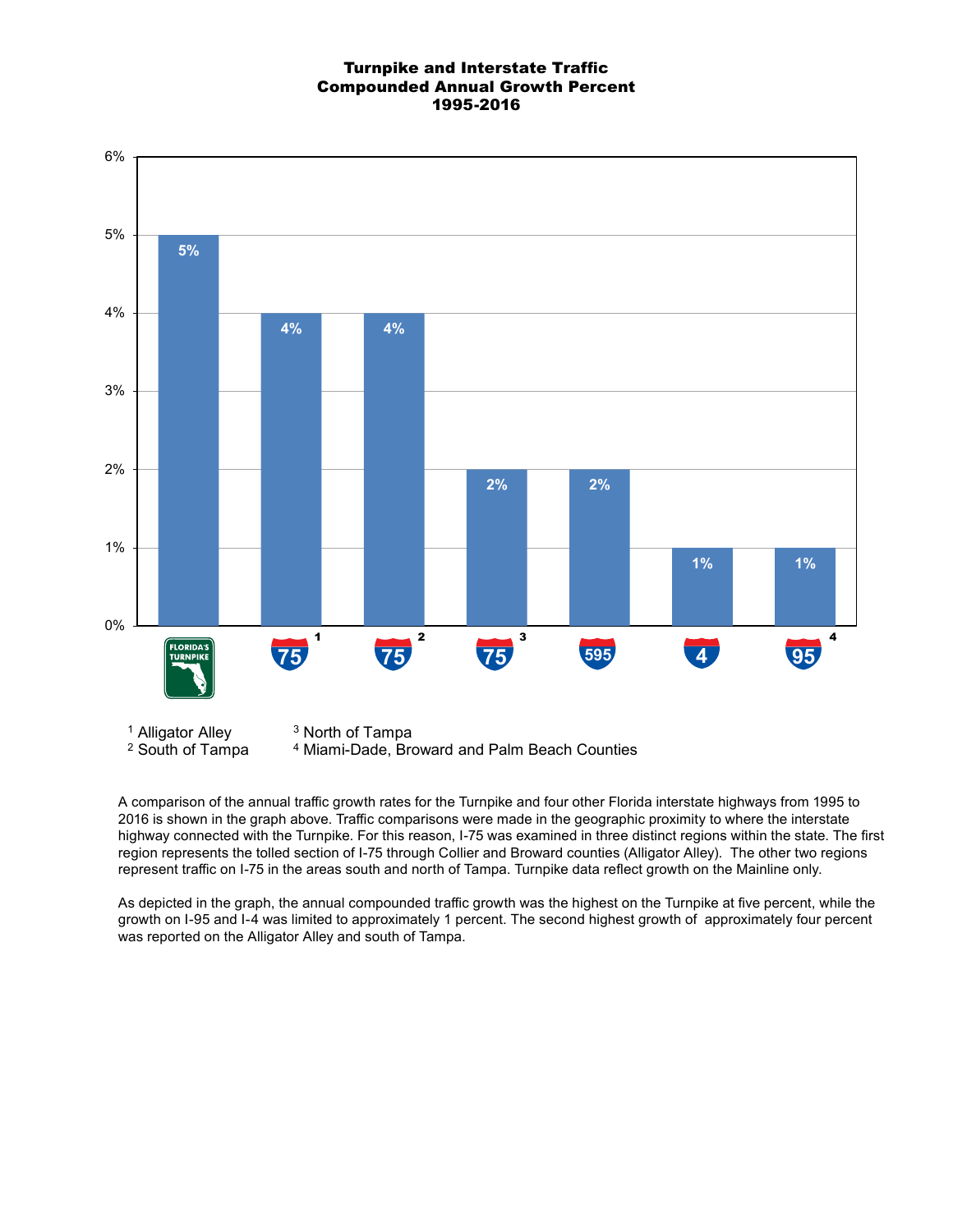### Florida's Turnpike System Maintenance Rating FY 2008 through FY 2017



As part of the Turnpike's ongoing commitment to safety, the Turnpike conducts an annual independent inspection of its roadway facilities. This inspection program ensures that facilities with high safety and functional standards are provided to customers. During FY 2017, the Turnpike received an overall rating of 88 (on a scale of 1 to 100). In FY 2013, the methodology for developing the Maintenance Rating Program rating was modified to provide equal weightings to the various maintenance categories which resulted in a lower score. As depicted in the graph, the Turnpike has consistently scored well above the required minimum standard maintenance rating score of 80.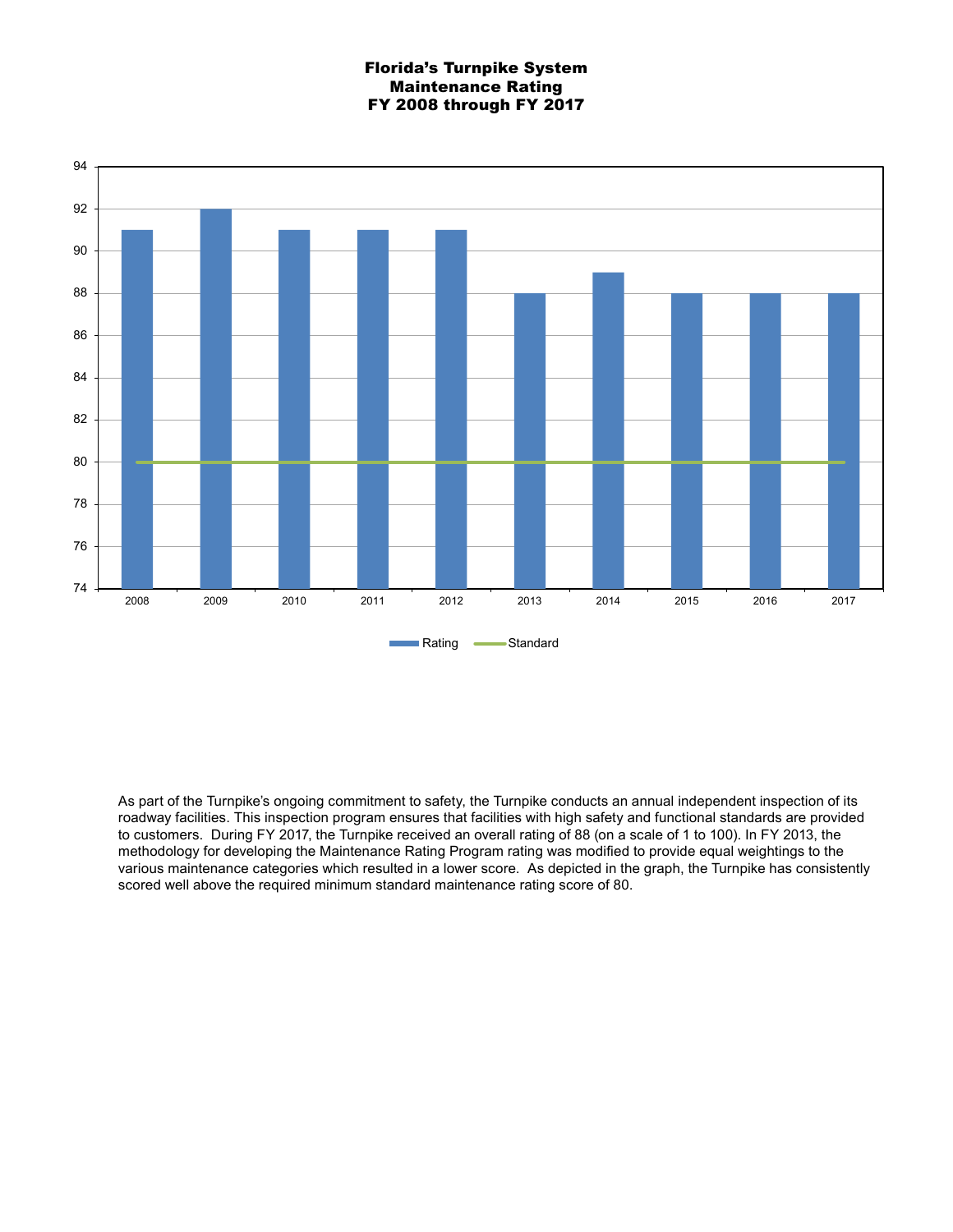

The Turnpike provides Road Ranger services at no cost to customers. The graph above shows the breakdown of type of service calls provided by the Road Ranger Program during FY 2017. Assistance to stranded or disabled motorists and debris removal accounted for 69 percent of all services provided. Road Rangers responded to nearly 125 thousand service calls in FY 2017, virtually unchanged from the preceding year.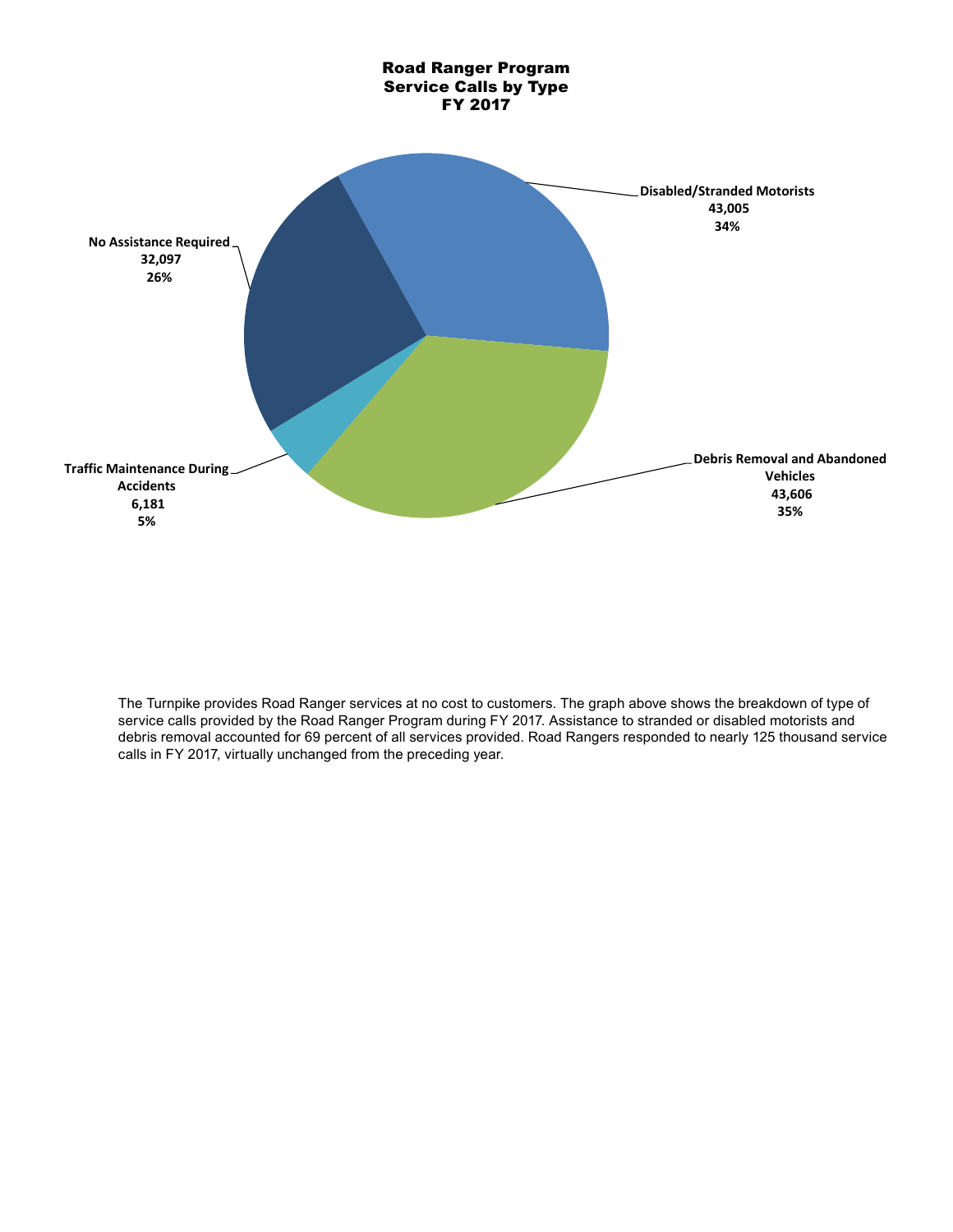### Florida's Turnpike System Historical and Projected Toll Revenue (In Millions)



This graph provides actual toll revenue since 1960 and projected toll revenue from FY 2018 through FY 2028 for all components of the Turnpike System. Historically, toll revenues have significantly increased due to numerous factors. These factors include the opening of new expansion projects, growth in traffic volumes, acquisitions of roadways, capacity expansions and increases in toll rates. The projected revenues include one new expansion facility expected to open in FY 2019, and additional revenues from express lanes, new interchanges and toll indexing as required by the Florida Statues.